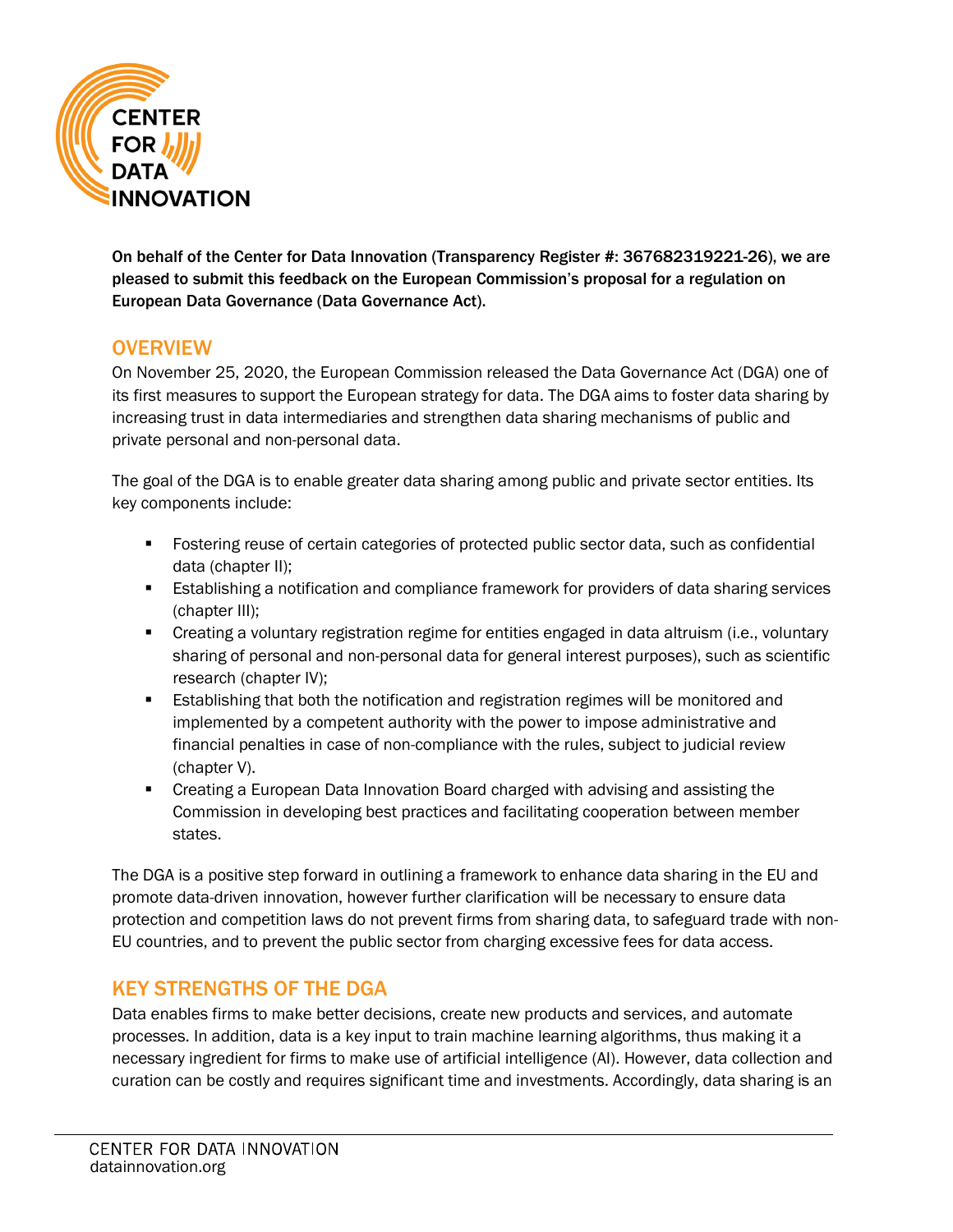

appropriate tool to increase efficiency and avoid the need to collect the same data twice. Therefore, the DGA is a welcome proposal to establish a clear framework for how the public and private sector can share data and make data more accessible.

The DGA also introduces the concept of data altruism to recognize that individuals and organizations often make data available for reuse for the common good. By establishing an EU-wide framework for fostering data sharing for altruistic purposes, the EU may be able to increase data sharing and use. In addition, the DGA's proposal to have industry stakeholder participation in the "European Data Innovation Board" is welcome as industry often already has the required skills and knowledge to implement data-sharing solutions (e.g., the Data Transfer Project).[1](#page-1-0)

# OPPORTUNITIES TO IMPROVE THE DGA

The European Commission should improve the DGA by clarifying which data firms can share to ensure data protection and competition laws do not prevent firms from sharing data, safeguarding trade with non-EU countries, and preventing the public sector from charging excessive fees for data access.

### CLARIFY WHICH DATA FIRMS CAN SHARE

The DGA does not specify which data firms can share—it only specifies that firms must comply with existing laws, including data protection laws and competition laws. In the absence of clear guidelines, firms might be reluctant to share data to avoid violating data protection rules or being accused of engaging in an anti-competitive practice.[2](#page-1-1) The European Data Protection Supervisor should be tasked with working in partnership with the European Data Innovation Board to provide guidance and clarification on how to share data without violating the General Data Protection Regulations (GDPR), as well as advising the European Commission on potential updates to the GDPR to facilitate data sharing. In addition, the European Commission should update the Horizontal Cooperation Guidelines to provide more guidance on data-sharing and pooling agreements among competitors, especially as often these agreements can boost innovation across an entire sector.[3](#page-1-2)

<span id="page-1-0"></span><sup>1</sup> Data Transfer Project. https://datatransferproject.dev.

<span id="page-1-1"></span><sup>2</sup> Yves-Alexandre de Montjoye, Heike Schweitzer, andJacques Crémer, "Competition policy for the digital era," May 20, 2019, https://op.europa.eu/en/publication-detail/-/publication/21dc175c-7b76-11e9-9f05- 01aa75ed71a1.

<span id="page-1-2"></span><sup>3</sup> Communication from the commission to the European parliament, the council, the European economic and social committee and the committee of the regions, A European strategy for data, February 19, 2020, p. 14. https://eur-lex.europa.eu/legal-content/EN/TXT/PDF/?uri=CELEX:52020DC0066&from=EN.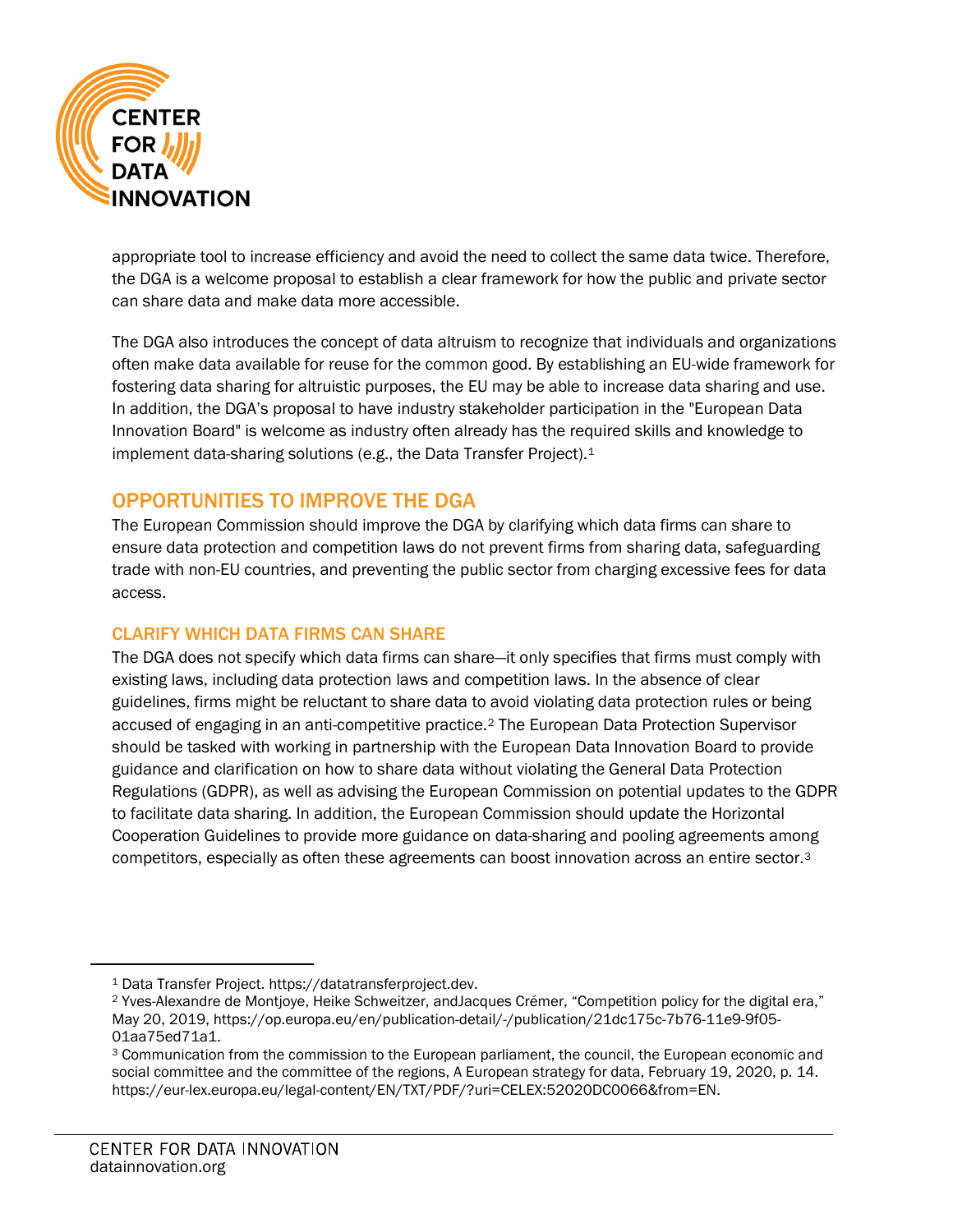

#### SAFEGUARDING TRADE WITH NON-EU COUNTRIES

The DGA is designed to foster data sharing within the EU, but it also would allow transfer of sensitive non-personal data to non-EU countries under certain conditions, namely that these countries offer similar levels of protection. Unfortunately, as the EU has shown with the GDPR, it has used such restrictions in the past to significantly restrict data transfers to non-EU countries that do not exactly replicate its laws. For example, the EU could restrict transfers of non-personal data based on small differences in copyright law. Such restrictions would significantly limit data sharing as well as digital trade, and the benefits of this trade for businesses, consumers, and countries. Rather than requiring the European Commission to make a positive finding of similar levels of protections in non-EU countries to allow transfers, the Commission should allow all transfers to non-EU countries by default, unless the Commission designates a country as insufficiently safeguarding legitime EU interests or if the non-EU country imposes its own restrictions on sharing similar data with the EU.

#### PREVENTING EXCESSIVE FEES ON PUBLIC SECTOR DATA

The DGA enables public sector bodies to charge fees for the re-use of data. While it may be appropriate at times to charge for access to public sector data, to maximize data-sharing, those fees should not exceed costs. In addition, the policies for deciding whether and how to assess fees for public sector data should be non-discriminatory (e.g., impose the same fees regardless of firm size or physical presence in the EU) and transparent to avoid public sector bodies from selectively applying fees to certain datasets based on the user.

### EXPAND OPPORTUNITIES TO PARTICIPATE IN DATA ALTRUISM

The DGA establishes a framework for organizations to facilitate the collection, sharing, and use of data for altruistic purposes. Unfortunately, the DGA contains restrictions that would limit participation in these efforts. Notably, the DGA would require that all data altruisms organizations be non-profit entities. Such a restriction would prevent many existing businesses which have strong connections to large numbers of users from operating under the DGA's data altruism framework. For example, for-profit companies seeking to share data to improve health outcomes would not be allowed to participate. The Commission should not assume that a non-profit organization is necessarily altruistic nor that a for-profit organization is not.

The DGA also proposes creating a "European data altruism consent form" to streamline the ability of data subjects to consent to data processing of their personal information. While the goal of a streamlined consent form is admirable, it will be important to sufficiently test and validate the design of such a form to ensure it does not inhibit data sharing.